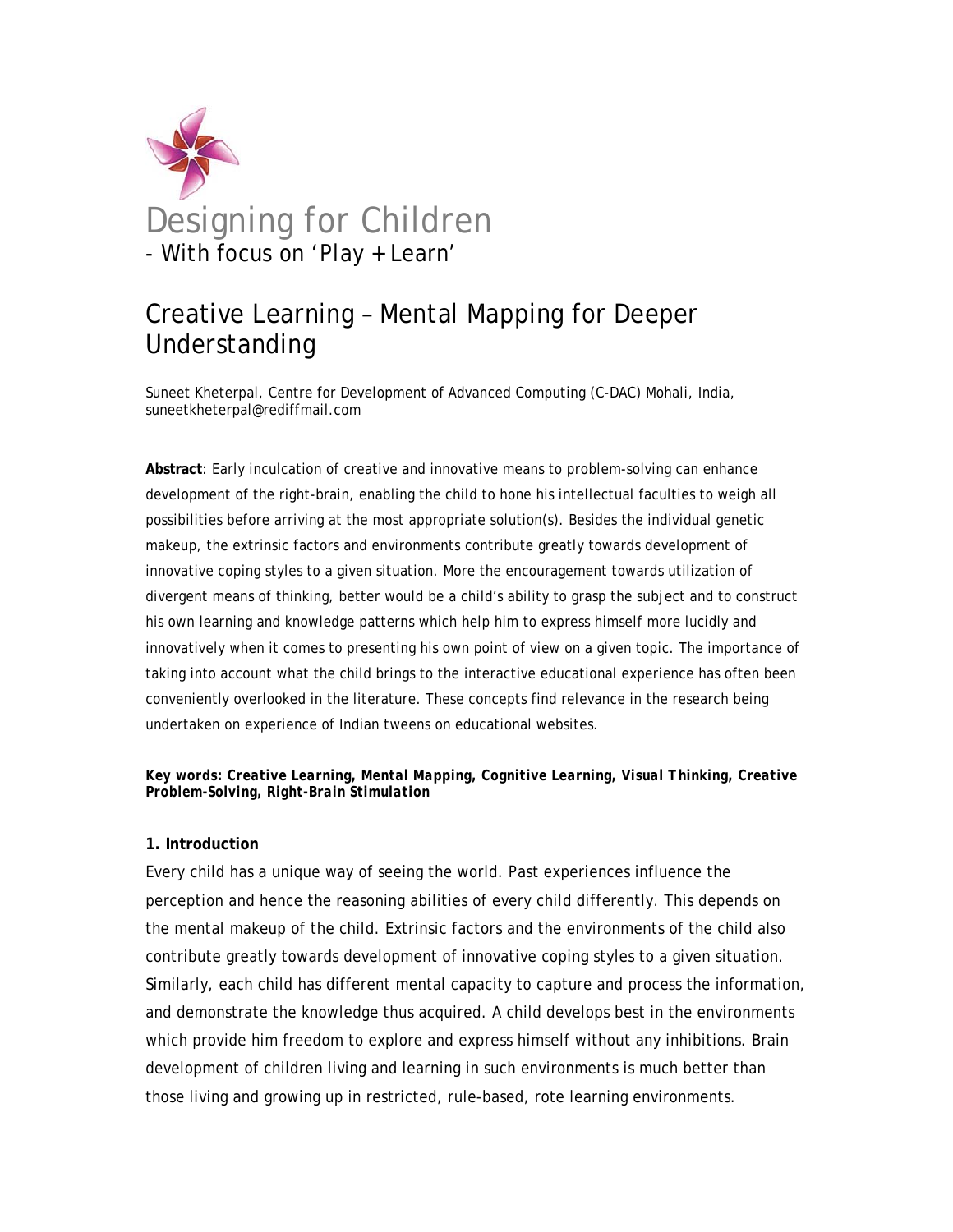More the encouragement towards utilization of divergent means of thinking, the better would be a child's ability to grasp the subject by creating mental models of the learning material supplied to him. Children who are introduced to linguistic game-plays and experimentation with shapes, colors, or material (e.g. playing with sand or artistic clay to create different objects and shapes, or articulating their figments of imagination) at a young age, may be able to construct their own knowledge patterns which help them to express themselves more lucidly and innovatively when it comes to presenting their own point-of-view on a given topic. Being young, their approach is usually more original, exploratory and innovative as they are not trapped within the bounds of conventional approaches. Such creative learning practices once embedded in the young mind come handy in all aspects of life.

Based on the above premises and the fact that the importance of taking into account what the child brings to the interactive educational experience has often been conveniently overlooked in the literature, this paper is being authored. The paper brings forth some of the experiences of Indian tweens, i.e., children in the age group of eight to twelve years, while interacting with the interfaces of educational websites being designed for them.

### **2. Laying the foundation of Creative Thinking**

The brain is divided into two hemispheres, the left and the right. The left hemisphere, which essentially controls functions like the learning of words, numbers, lists, analysis, etc., is more logical. The right hemisphere helps in the perception of rhythm, imagination, colors, etc., and hence is more emotional. Most people have either of the two sides more developed. Successful people often evolve a learning strategy that draws from and effectively combines both. They use the total brain – the logical as well as the imaginative faculty (Mishra and Muralikrishna, 2004). If the infants are systematically taught to make effective use of both the sides of the brain, their development would be much better. In fact, based on the discussions held on a variety of topics with children studying in various school boards, it appears that the curriculum for primary school children in the International Baccalaureate seems to address this aspect of development in a much better way. Their emphasis on recreational and educational activities leading to overall development of the child leaves little room for rote learning.

Children who have learnt to stimulate their right-brain find it easier to convert a complex topic into a simplified, compact write-up or, better still, represent it in a diagrammatic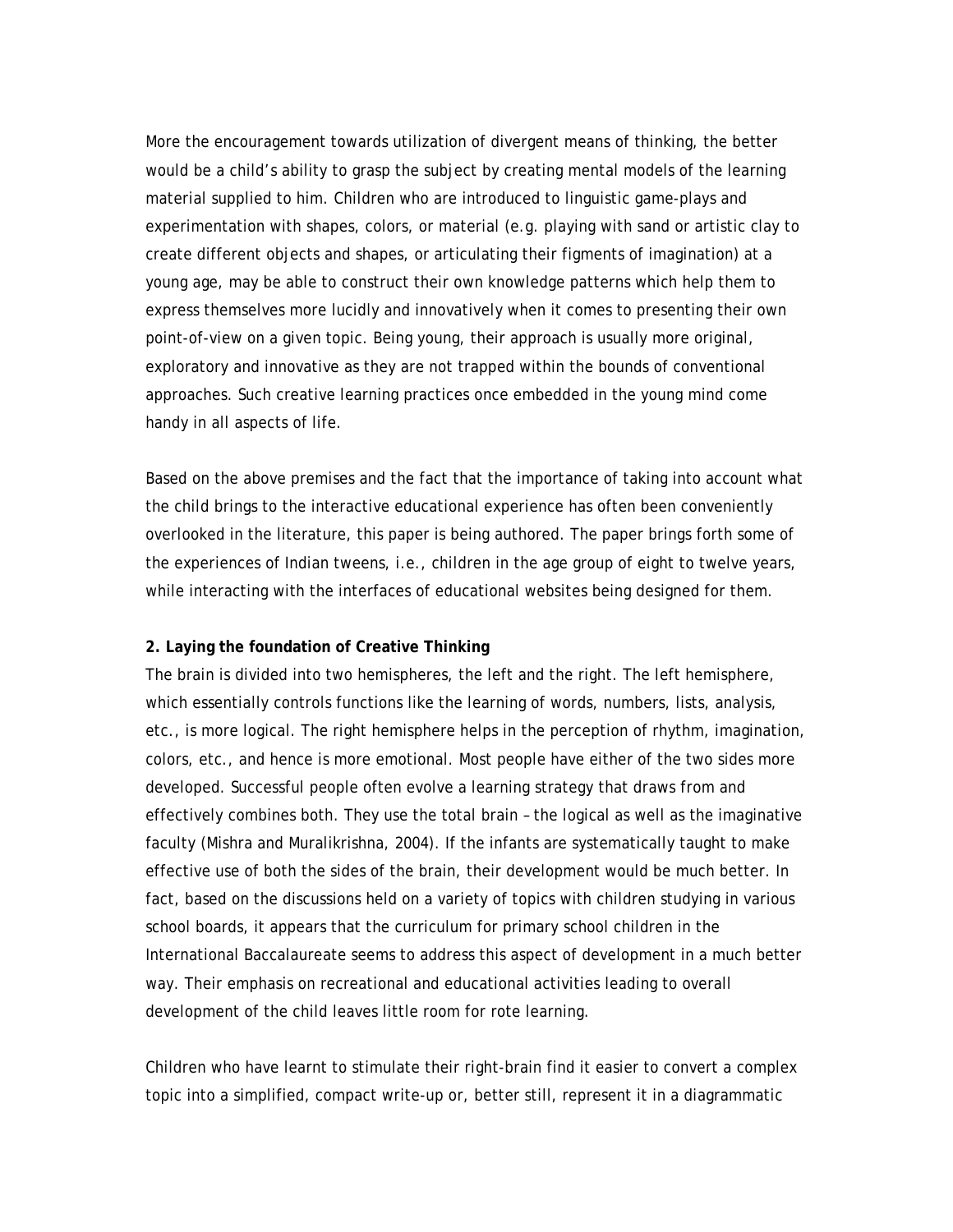form, thus evoking and exhibiting deeper understanding of the subject. Enhanced learning through visual representation is most often chronicled in the disciplines of science and geography. Teaching and learning historical events or a language also becomes easier when presented visually. Young children are not always very good at expressing their ideas in words as their linguistic faculty is not well-developed at that age. In order to convey their message lucidly, they articulate their ideas by converting their knowledge of the world in to a visual form. In fact, imagery has a historical association with rhetoric. Since Greek and Roman times, visual thinking was linked to rhetoric through memory training and drill. Some visualizers combine objects to be located into a composite picture. Memory of children with good imagination is like a vivid multisensory collage. These sensory qualities endow memory with richness and vibrancy. There is a growing agreement in the scientific and institutional sphere that learning material which involves more number of faculties or sense-organs finds more acceptance among the learners.

Under appropriate conditions, even the so-called non-imagers can produce visual and auditory images (Marks, 1972). A sizeable literature has grown around the educational use of images. Mishra and Muralikrishna (2004) point out that children categorized as having low IQ learn better with images as this reduces the brain's resistance to learning and creates a pattern for the brain to rely on. Perlmutter and Myers (1975) found that 4 year olds were better able to recognize objects that they had seen before than objects that had merely been mentioned by name. Difficult words are also better learnt if they can be broken down and each part is associated with an image. The fact that finally emerges is that imagination, pictures, colors, rhythm and images are as important learning tools as words and numbers are. William James, the pioneer of American Psychology, remarked that bare concepts do just as well as colored images in running the ordinary affairs of life, but they are much less adequate for recalling a great symphony or the voice of one's mother or for appreciating a great painting, play, or novel (James, 1948).

Besides the intrinsic aspects, the extrinsic factors that aid the formation of innovative learning patterns are the environments that a child encounters during his/her phase of development. Exposure to multiple socio-cultural environments leads to widening of horizons, leading to exponential increase in knowledge of a child. As this practical knowledge translates into deeper understanding of the subject matter, the mind mapping for that topic increases manifolds with intricate linkages to various aspects of the topic.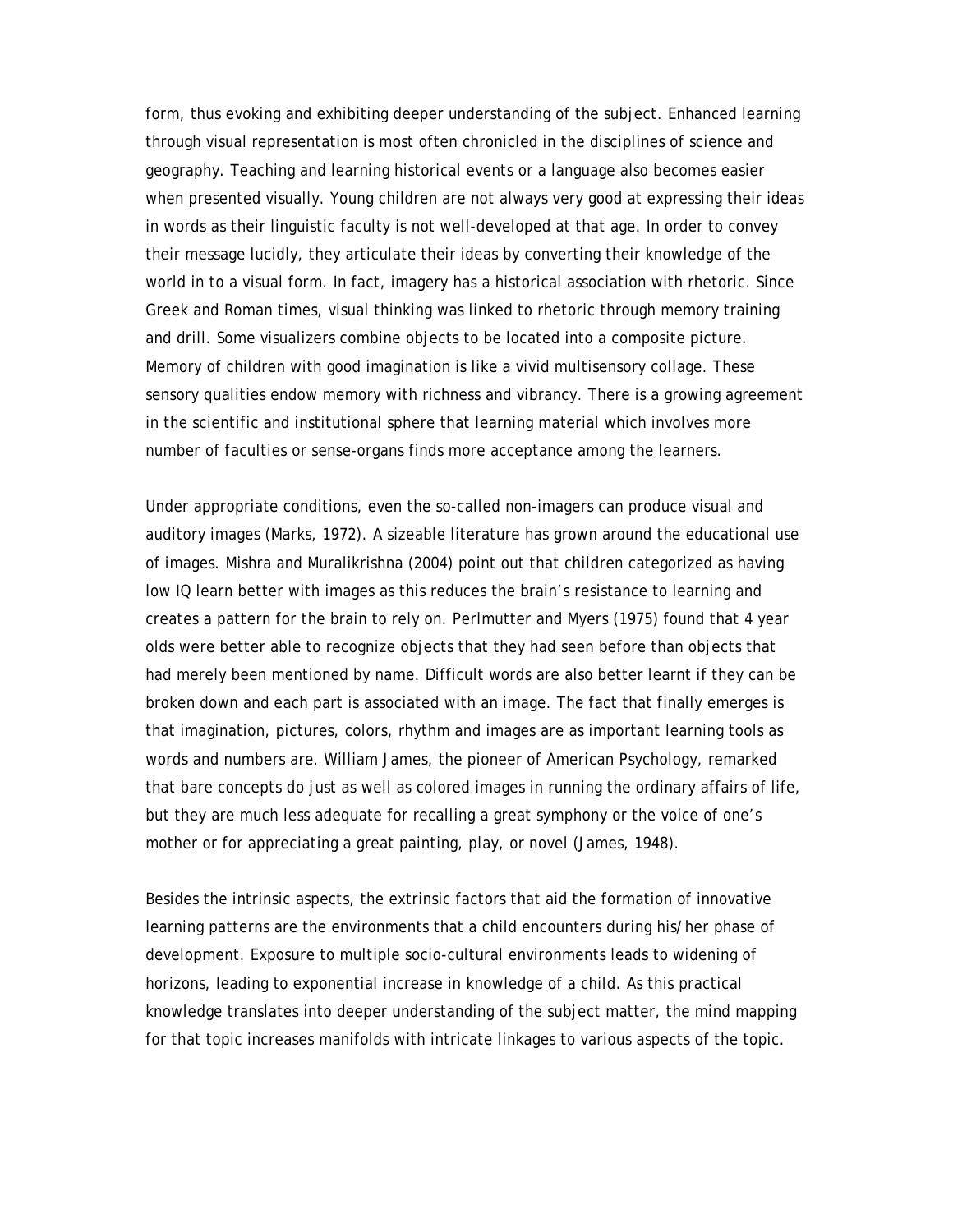To illustrate, during one of the warming up sessions before the actual investigation, this author asked four ten-year-olds about the forms in which fish could be eaten. Amongst these children, one was from Punjab and one from Delhi (North of India), one belonged to West Bengal (East), and one belonged to Gujarat (West of India). Their answers had some similarities like fish curry and fish fry; the differences appeared to be more regional, like the ones from the North of India mentioned savoring fish pakoras with grated radish and mint chutney in harsh winters. The child from West Bengal had traveled a lot within India and had lived in two different countries before settling back in India. Besides many other varieties in which fish could be eaten, he mentioned that fish could be eaten dry, like potato chips, sprinkled in a sandwich with mayonnaise. A simple topic, but significantly different responses based on knowledge about different cultures.

Undoubtedly this knowledge transcends and translates to an intricate mental mapping on the topic 'forms in which fish can be eaten':



Figure.1 Mental Mapping on Forms in which Fish can be eaten

Mind Mapping as a method was primarily developed by Tony Buzan. He explains it thus: "Mind Mapping means for the information and space age what linear notes meant for the industrial age… It is a powerful graphical technology, a universal key for activating the potential of our brain. Mind maps can be used for a lot of purposes: planning, learning, analyzing, presentation and so on." (Buzan, 1993)

Mind mapping is an extremely powerful technique that can synthesize the various capacities of the brain and powerfully harmonize it to form a coherent whole (Mishra and Muralikrishna, 2004). The spray of associations can radiate from various centres, and each goes on to become a centre for another spray of associations. Hierarchical decomposition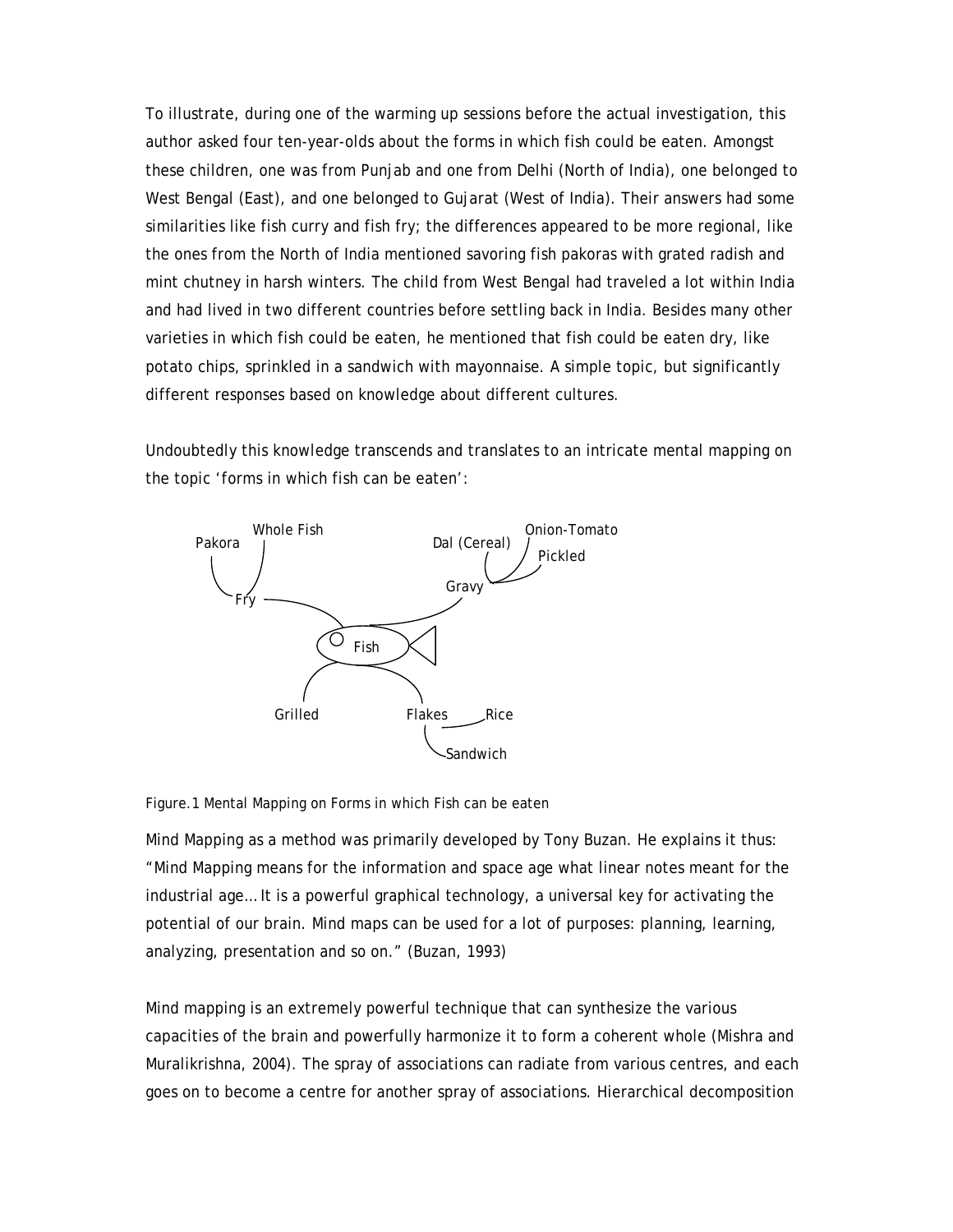of the subject matter into subtopics is possible with the spray of associations evaluating all aspects in context. These correlated associations can help the brain explore, question, structure, organize, and retain the information better. Creative imagination is based on correlations. Correlating one thought to or with another is the basic beginning of all new ideas. One can correlate even the most unlikely things with each other using just a bit of imagination. In fact, every situation has the potential to be creatively improved; the difference lies in the direction we nurture it in.

Difference in the method of approaching a solution on a given matter is the characteristic feature of children's thinking. Children have the most vivid imaginations. As they are freer to try out new ideas, they can actually carry their thought process beyond the 'practicalities' and restrictions imposed by an adult's mind to give a useful and workable solution. A child's knowledge and experience are limited and so the problem solutions are often impractical. But what matters is the way the child's mind uses the limited material at its disposal. It is this fluency that gives children an edge over adults in lateral thinking.

## **3. Creativity in the virtual learning environments**

With the current enthusiasm for multimedia in schools, attention to production values has overwhelmed attention to content and its beneficiaries. Growing ease in access to and availability of high bandwidth for accessing the Internet has led to a surge of newer kinds of educational applications in the market place, represented as supporting a constructivist approach to learning, but in reality offering little educational value.

This paper builds on the research being undertaken on experiences of Indian tweens while browsing through the educational websites. A group of children was shown prototypes of e-learning websites conceptualized for tweens as a part of their curriculum by some students pursuing their post-graduation in Software and User Interface Design. Only a couple of sections of these prototypes were functional due to limited time period in which these projects were executed. Children's views were solicited on the interface design, colors, interest value, content, and interaction of each of the prototypes.

It may be noted that children were fascinated by those e-learning websites which gave them freedom to interact with the interface, make changes in color and font size, had an element of fun and energy, gave additional tidbits on the topic, allowed them to play informative games and learn at their own pace, had activities that could be done offline as well, gave them opportunity to voice their views on the topic and solicit feedback, and most importantly, had empathic pedagogical agents to guide their learning.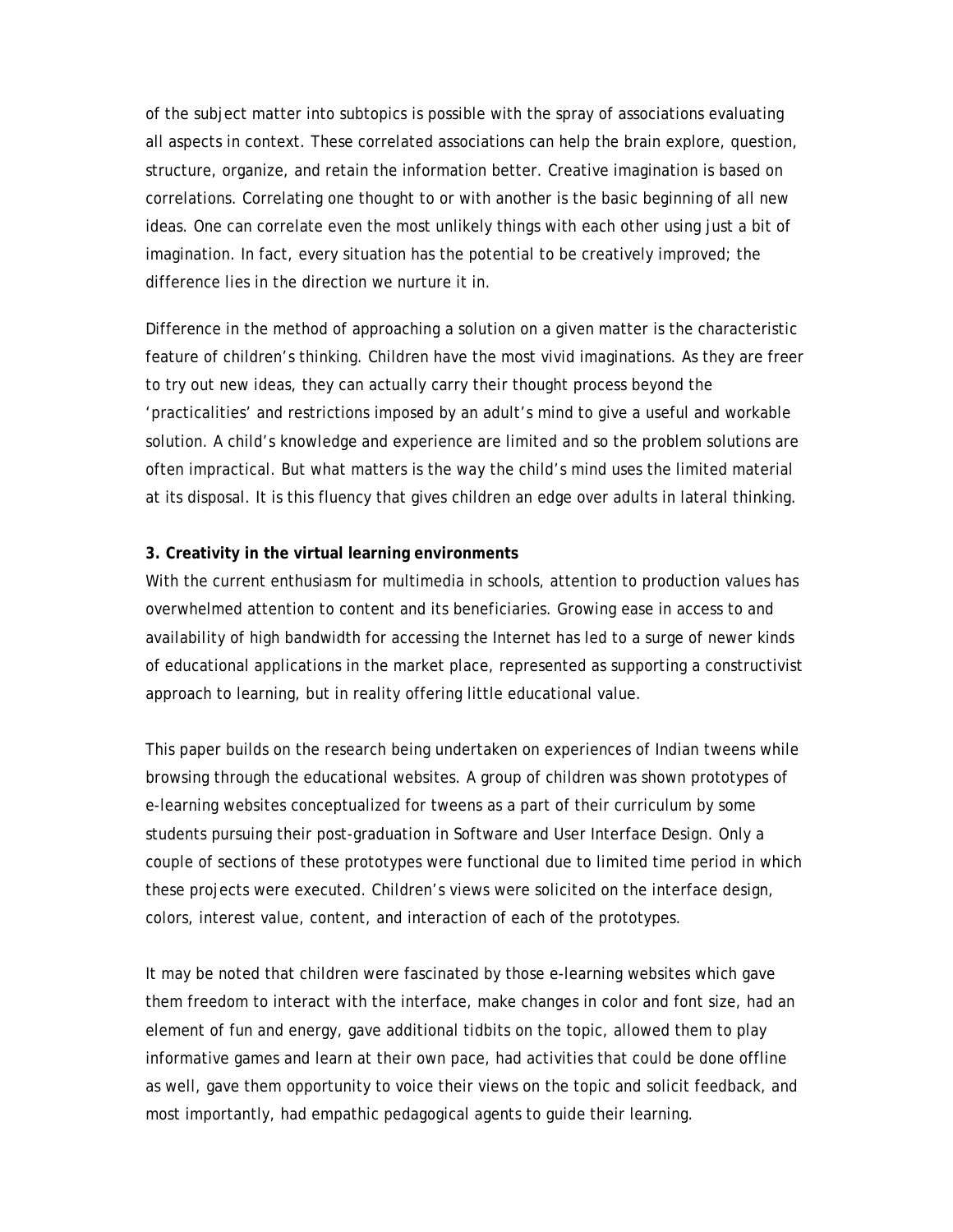Views of children on some of the prototypes were as follows:





eEnergy Website project (Figure.2) had a beautiful byline – Learn, Act, Change the World. The aim of this project was to create awareness among the children about environment preservation by using renewable sources of energy and by following practices in everyday life that were environment friendly. The prototype offered educational games on conservation of electricity, vermicompost pit, and so on. The visual appeal and the vibrancy of the interface, the change in looks of the pedagogical agent, the interactive blurbs of information, and the pleasing color combination immediately caught the attention of the children, and the animated look on their faces stayed for quite some time while browsing through the different sections of the website. The children were quite appreciative of the fact that the website contained a lot of visual information, which was of self-explanatory nature, relieving them of the arduous task of going through content, as was required from most of educational websites that they had browsed.

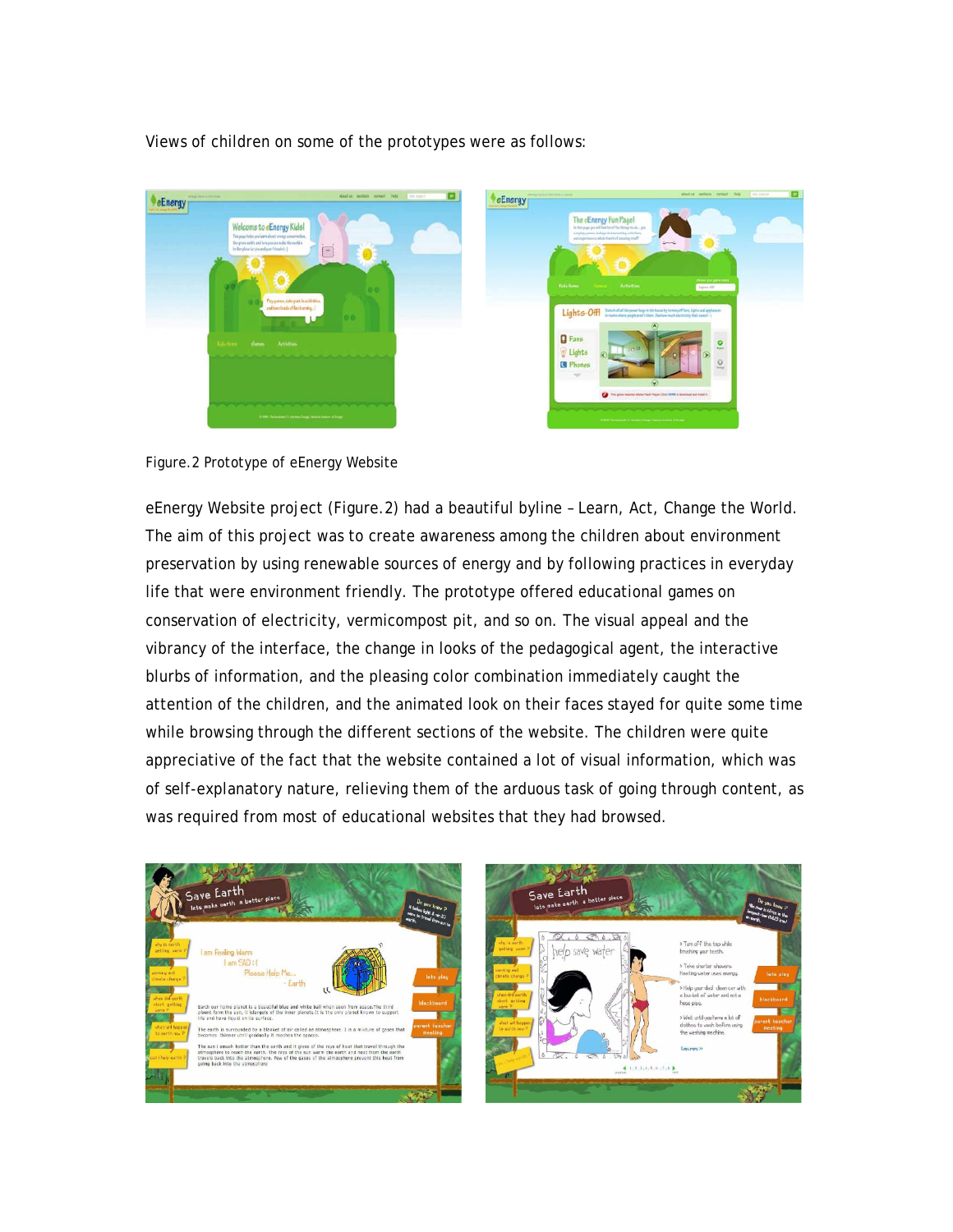#### Figure.3 Prototype of Save Earth Website

To teach the impact of global warming on earth and its environment, Save Earth project (Figure.3) taught the concept in an easy-to-understand language and interface. The student designer made use of Mowgli as a pedagogical agent, who stayed with the child throughout the website and explained the concept of global warming and the importance of green pastures and the jungles to save the earth. Children appreciated the jungle theme and the simple language used in the navigational placards, but were skeptical to browse many pages as the website appeared to be content-heavy to them. They found the similarity in layout a bit boring. However, they enjoyed the section on activities, in which children could print posters and color them. From the posters they could easily relate to similar mistakes they were doing in their daily lives which were harmful for the earth and its environment. Apart from this section, they found little appeal in the other sections of the website.



Figure.4 Prototype of Easy Measure Website

Easy Measure (Figure.4) covered general information of the metric system and some basic conversion exercises to make Mathematics enjoyable for children. The website also offered games on measurement, interactive quizzes and exercises to test the knowledge and progress of the learners. The easy-to-interact interface, attractive color scheme, and interesting pedagogical agents, were appreciated by the children. However, apart from their favorite cartoon characters, Tom and Jerry, who did crazy things to enliven the web page, children found that the website could not entice them enough and offered nothing in terms of creativity in learning.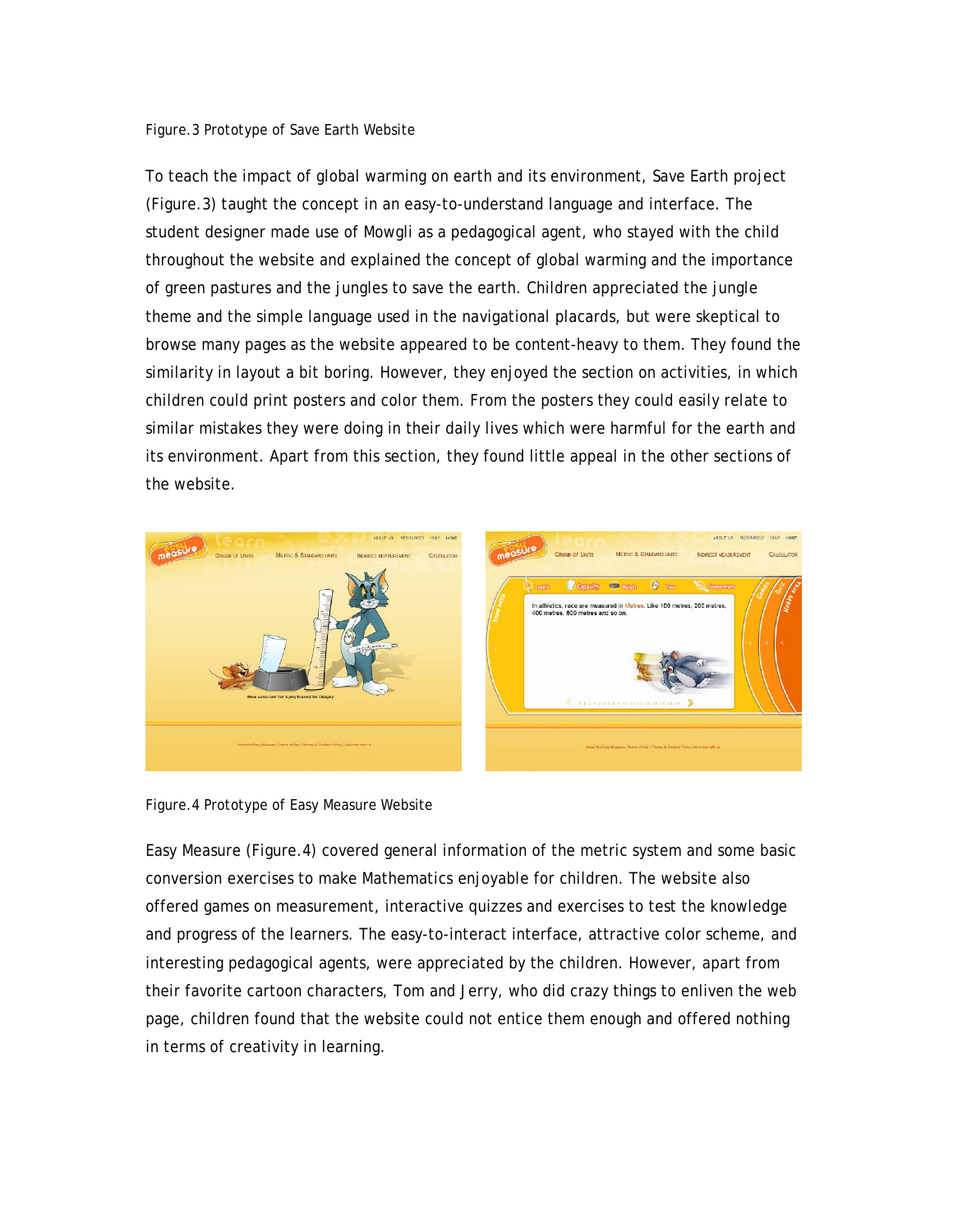An important aspect that was covered in the activities' section of two of the prototypes mentioned above (eEnergy and Save Earth) was that they left much for the child to imbibe and experiment with. These designs were grounded in the constructionist theory, which postulates that learning takes places best by building things than by investigating things that are already built (Papert, 1993). An effort was made to incorporate the energy and fresh perspective, an inherent quality of a child, to the interfaces and interactions of the prototypes, such that the natural interactions seamlessly meld with the digital interactions to create a wholesome educational experience. Activities were associated with each topic, giving children the freedom to explore the interface for appropriate solutions. Much care was taken in ensuring that the goals of the educational games were not overshadowed by their functional aspects. Flexibility in the style and pace of learning addressed the needs of different types of learners. Experts opine that a pedagogical product which attends to the varying needs of learners, keeping in mind the importance of cognitive elements (Damasio, 1994; Goleman, 1995), is necessary for optimum learning to take place.

Important aspects to be taken into account in design of interactive pedagogical solutions, thus, must include: influences on learning, language of content, depth of learning (Bereiter, 2006; Brown and Campione, 1996), construction of knowledge, collaborative inquiry (Suthers, Toth and Weiner, 1997), e-experimentation, interactive discussion platforms, trainer intervention, and evaluation of knowledge thus gained. Besides, to keep the child engaged and to remove a sense of loneliness in the virtual environment, an empathic pedagogical agent could be designed, which offers affirmation followed by cognitive support based on knowledge exhibited by the child.

Virtual learning environment can be liberating but needs careful design and evaluation such that it supports a variety of natural human interactions and offers a creative learning environment to the children for effectively translating information into knowledge.

## **Conclusion**

Creative imagination is of cardinal importance to the construction of knowledge and gaining of insights into the subject matter from multiple perspectives. The design of educational technology ought to facilitate creative thinking and thus ought to be seen as a part of instructional design rather than only as a source of tools for use in instruction. Designers ought to be aware of the human learning capacities and learner needs that must be addressed holistically for effective learning to take place. This would contribute to